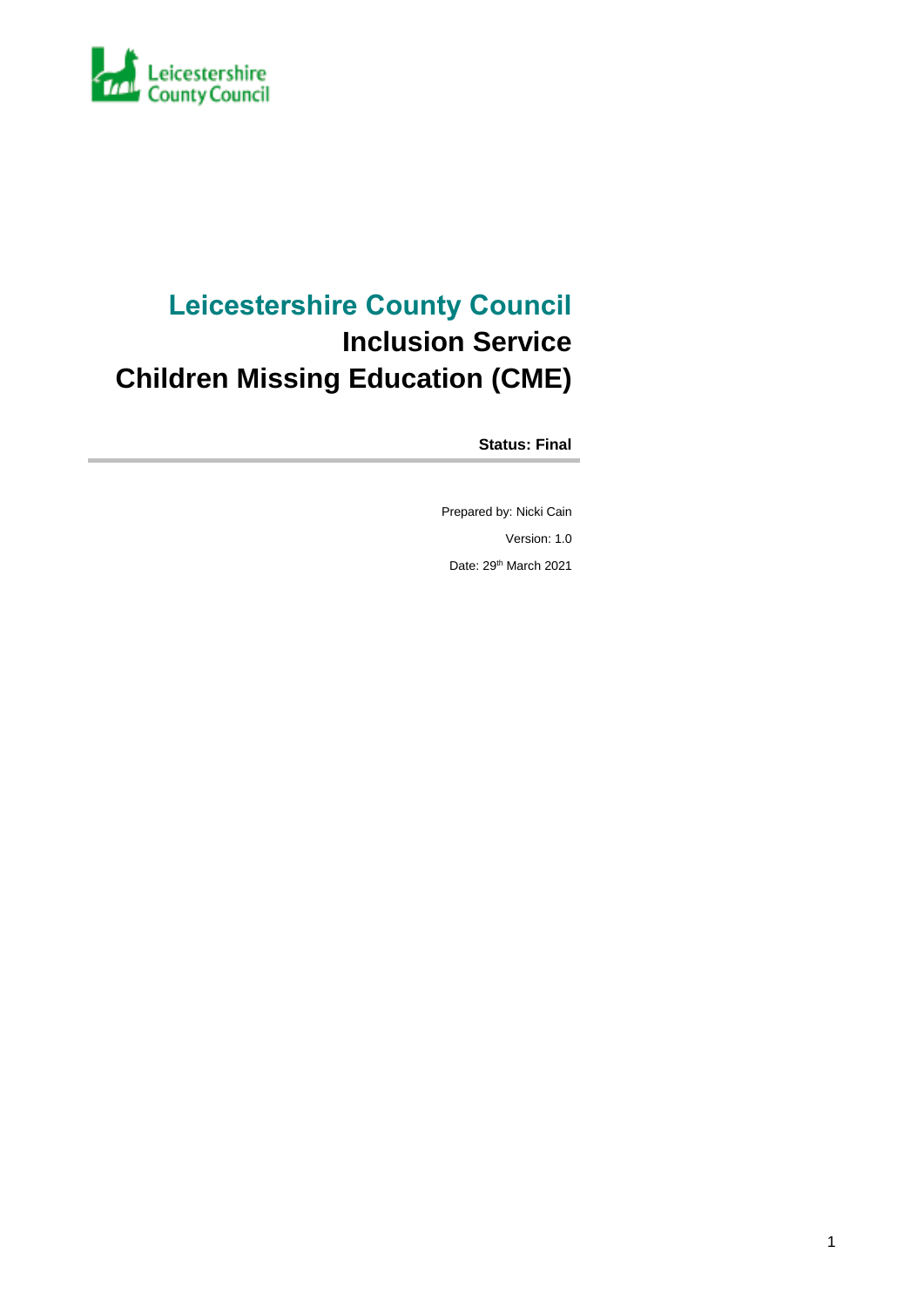#### **Contents**

#### **DOCUMENT CONTROL**

|                                                                                      | 3  |
|--------------------------------------------------------------------------------------|----|
| 3<br>Control Details<br>$\overline{3}$<br>Document Amendment Record                  |    |
| <b>1.0 INTRODUCTION</b>                                                              | 4  |
| <b>2.0 DUTY TO IDENTIFY CHILDREN MISSING EDUCATION (CME)</b>                         | 5  |
| <b>3.0 RESPONSIBILITY OF THE COUNTY COUNCIL</b>                                      | 6  |
| 4.0 WHY CHILDREN AND YOUNG PEOPLE GO MISSING FROM EDUCATION                          | 7  |
| <b>5.0 THE ROLE OF THE SCHOOL</b>                                                    | 8  |
| 6.0 REDUCING THE RISK OF CHILDREN AND YOUNG PEOPLE NOT<br><b>RECEIVING EDUCATION</b> | 11 |
| 7.0 CHILDREN WHO DO NOT HAVE AN EDUCATION PLACEMENT                                  | 12 |
| <b>8.0 SAFEGUARDING DUTY</b>                                                         | 13 |
| <b>9.0 MONITORING THE ARRANGEMENTS</b>                                               | 14 |
| <b>REFERRAL FORM</b>                                                                 | 15 |
| <b>APPENDIX</b>                                                                      | 16 |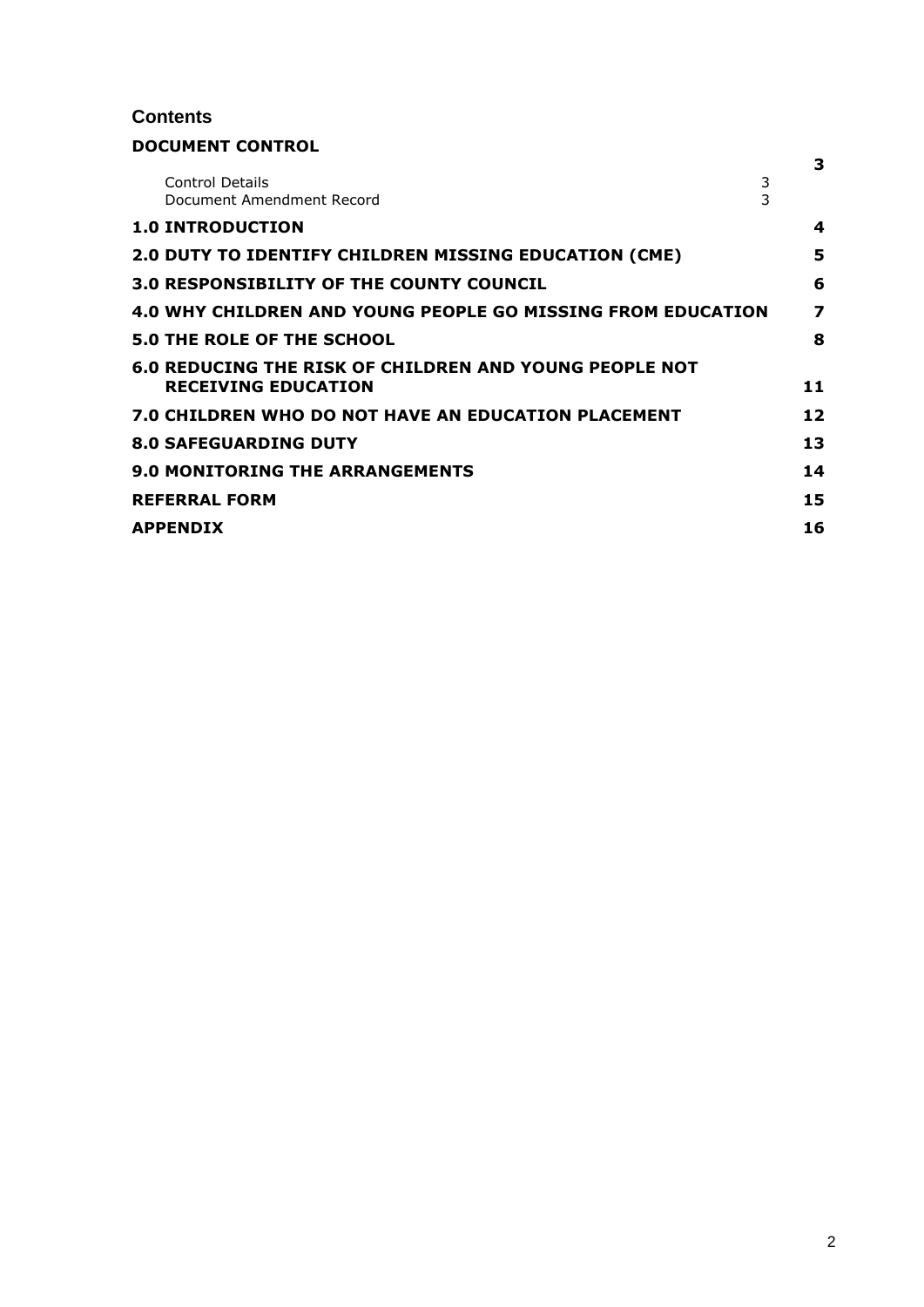### **Document Control**

### **Control Details**

| <b>Document</b><br>Location:   | To be uploaded to Sharepoint once signed off                  |
|--------------------------------|---------------------------------------------------------------|
| <b>Production</b><br>Software: | Microsoft Word 2010                                           |
| Author:<br>Owner:              | Nicki Cain/Helen Bakewell<br><b>Inclusion Service Manager</b> |

### **Document Amendment Record**

| <b>Issue</b> | <b>Amendment Detail</b>                                        | <b>Author</b> | Date       | Approved  |
|--------------|----------------------------------------------------------------|---------------|------------|-----------|
|              | Reviewed and wording amendments inserted at<br>relevant points | FS/HB         | 18/12/20   | <b>HB</b> |
|              | Review by Legal Services                                       | OO/HB         | 23/03/2021 | HB/OO     |
|              | Sign off form DMT Agreed                                       | HB            | 23/02/2021 | HB/PS     |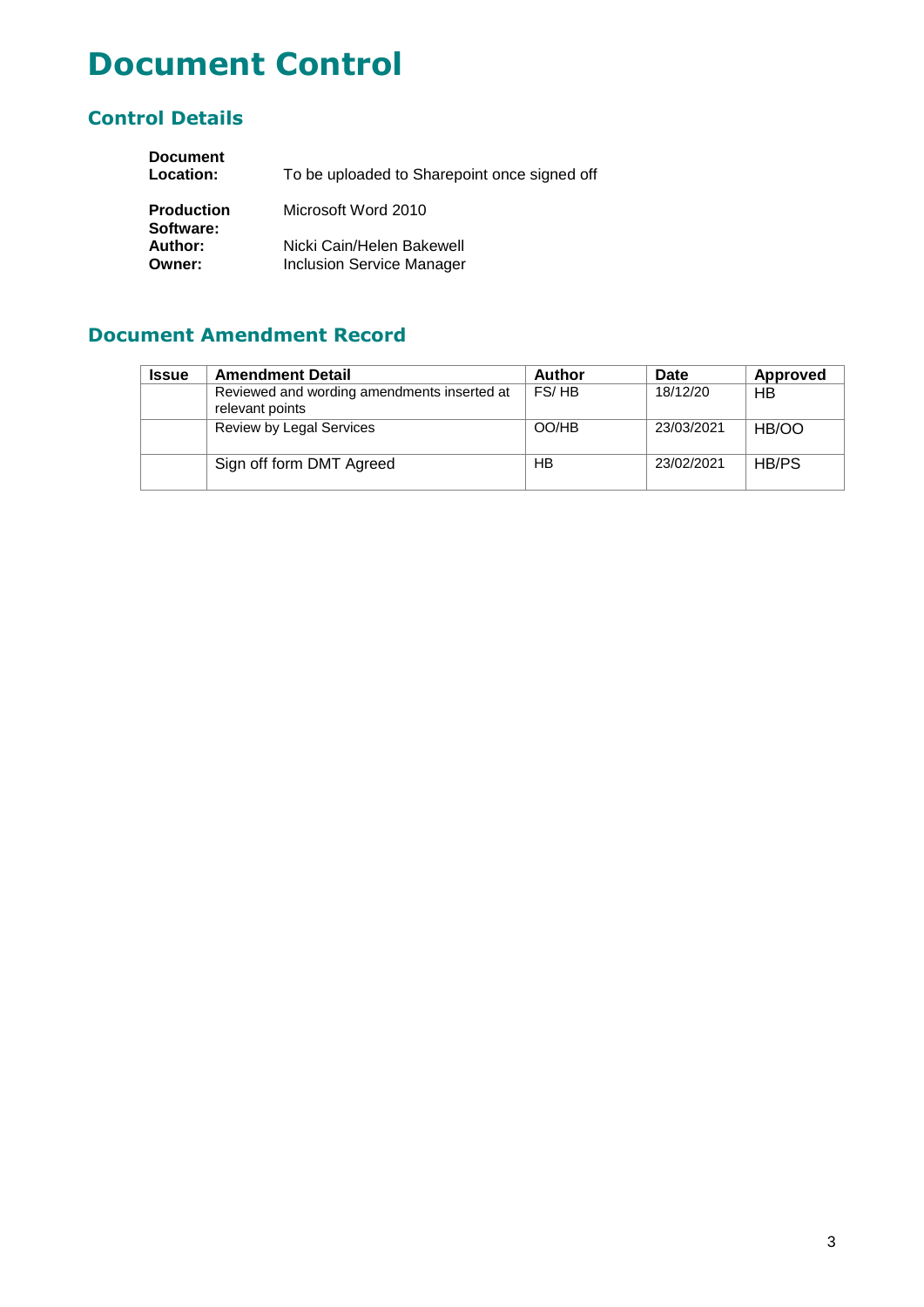## **1.0 Introduction**

All children regardless of their circumstances, are entitled to an efficient, full time education which is 'suitable to their age, ability, aptitude and any special educational needs they may have'. Children missing education are children of compulsory school age and are not receiving suitable education otherwise than at a school, and who may or may not be registered pupils at a school.

Children missing education are at significant risk of underachieving, being victims of harm, exploitation or radicalisation, and being without education, employment or training later in life.

There is a statutory duty on all local authorities in England and Wales to have systems and procedures in place to monitor children missing their education; *Children Missing Education, (Statutory Guidance for Local Authorities, (DfE September 2016).* The statutory guidance sets out key principles to enable local authorities in England to implement their legal duty under section 436A of the Education Act 1996 to make arrangements to identify, as far as it is possible to do so, children missing education (CME).

In the context of Working Together 2018 and the Children Act 2004, Leicestershire County Council acknowledges that "education protects" and that it is a key responsibility of the County Council and its education partners to safeguard all the children resident in Leicestershire or attending its schools and provision The best way for Leicestershire County Council and its schools to ensure the welfare of all children is to ensure that they are all on a school roll and that children do not 'slip' off school rolls and become 'missing'.

The Children Act 2004 places a duty on all agencies to work together to promote the welfare of children and to share information. This principle underpins this Guidance and there is an expectation that all agencies will work together to ensure children are safely on school rolls. The Duty to identify children who are not receiving a suitable education should be a key part of these arrangements.

All procedures have mapped documented guidance available to staff.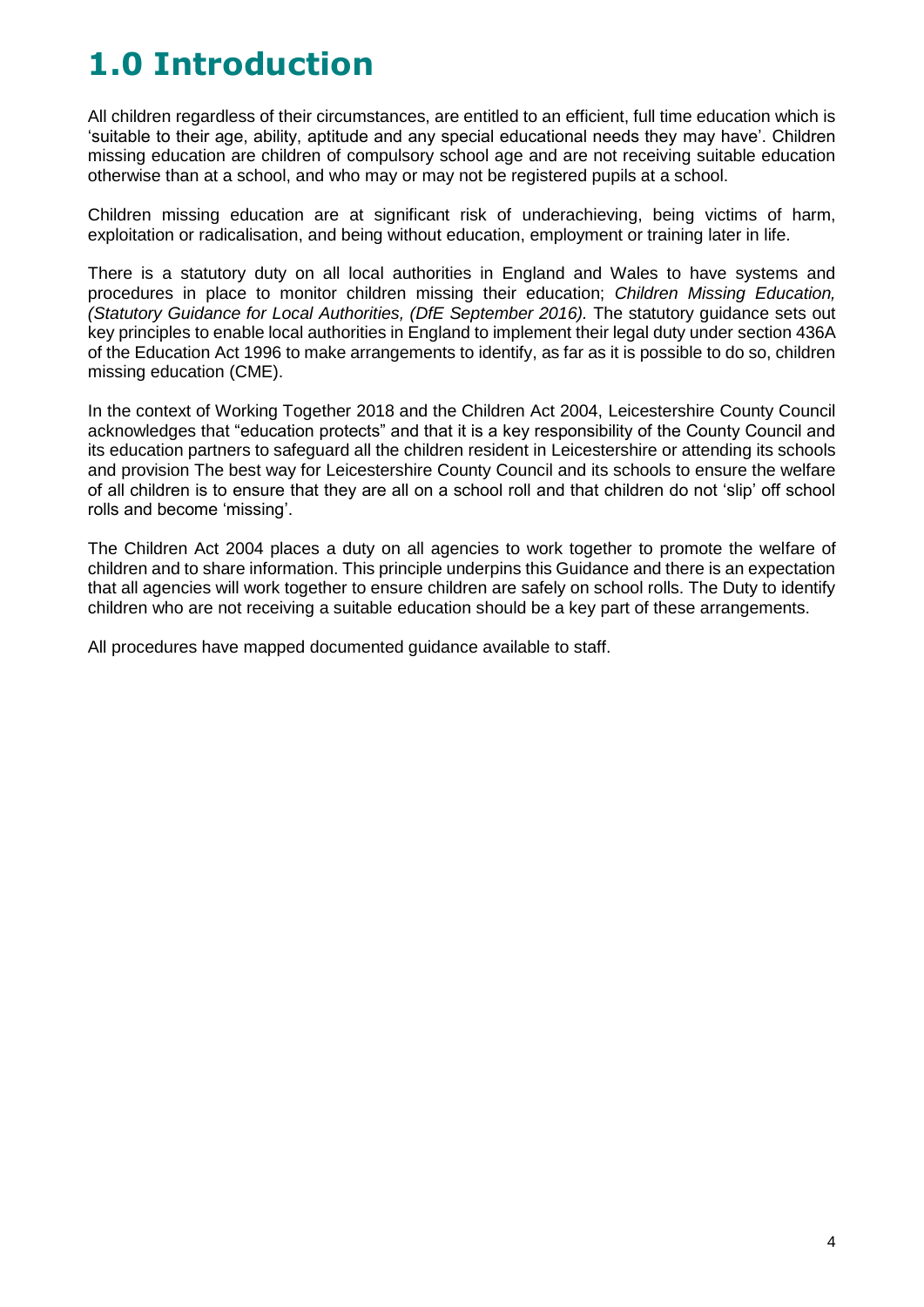### **2.0 Duty to Identify Children Missing Education (CME)**

The duty applies in relation to children and young people of compulsory school age who are not on a school roll, and who are not receiving a suitable education otherwise than being at school, for example, at home, privately, or in alternative provision.

The duty does not apply in relation to children and young people who are registered at a school who are not attending regularly, the duty complements and reinforces duties that already exist for schools to monitor attendance and to follow up those children who are missing from education. Refer to: *School Attendance Guidance for Schools (DfE 2019).*

The duty does not apply to children and young people who are being educated at home. Monitoring arrangements already exist for children being educated at home. Refer to: *Elective Home Education, Guidance for local authorities and schools (DfE 2007, updated 2019)* and the Local Authority's *Children Electively Home Educated Guidance* 

Children Missing Education ISO Partnership LGA research, 2020.

Although the above applies, within Leicestershire we are mindful of the Children missing Education research 2020, in that:

*"The statutory definition for Children Missing Education states that "Children missing education are children of compulsory school age who are not registered pupils at a school and are not receiving suitable education otherwise than at a school." However, one of the clear conclusions of the Children Missing Education research is that this relatively narrow definition risks some significant blind-spots in our collective understanding of the cohort of children missing education.* 

*We are therefore proposing, for this research, a wider definition of children missing education – any child of statutory school age who is missing out on a formal, full-time education. By 'formal', we mean an education that is well-structured, contains significant taught input, pursues learning goals that are appropriate to a child or young person's age and ability and which supports them to access their next stage in education, learning or employment. By full-time we mean an education for at least 18 hours per week."*

Leicestershire's response is to consider children missing out on formal, full-time education within four areas:

- Children on a school roll and their whereabouts are known (non-attendance)
- On a school roll and their whereabouts are unknown
- Not on a school roll and their whereabouts are known (un-registered)
- Not on a school roll and whereabouts are unknown

Duty to make arrangements for children missing out on education.

Section 19 of the Education Act 1996 states that "Each local education authority shall make arrangements for the provision of suitable education at school or otherwise than at school for those children of compulsory school age who, by reason of illness, exclusion from school or otherwise, may not for any period receive suitable education unless such arrangements are made for them.

The Fair Access Protocol ensures that vulnerable Children and Young People (CYP) who are not on a school roll are found a school place quickly and fairly, so that the amount of time any child is out of school is kept to the minimum. Exceptions to FAP triggers, are Looked After Children (LAC) as schools should not refuse a place for a Looked After Child even if full; and Children with Education and Health Care Plans (EHCP) who follow a separate admissions process administered by Leicestershire Special Educational Needs Assessment service (SENA). Refer to: *Fair Access Protocol.*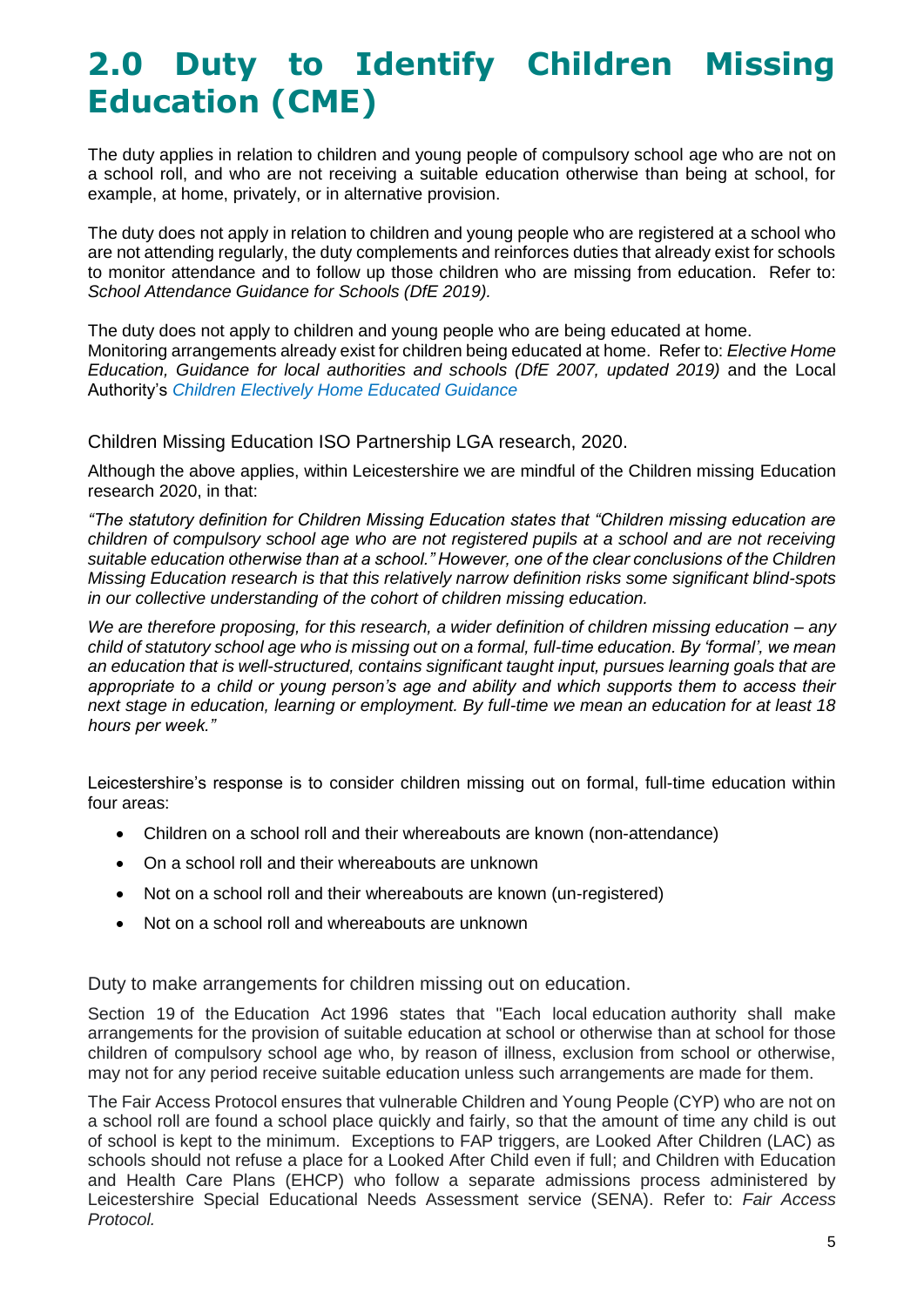# **3.0 Responsibility of the County Council**

Leicestershire County Council has a duty to make arrangements to establish the identities of children in their area who are not registered pupils at a school and are not receiving suitable education otherwise. This duty only relates to children of compulsory school age under section 436A of the Education Act 1996. The Council also needs to have in place arrangements for joint working and appropriate information sharing with other Local Authorities and relevant partner agencies which come into contact with children and families.

The purpose of the duty on Leicestershire County Council and schools is to ensure that children missing education are identified quickly and that effective tracking systems are put in place to enable effective action to be taken to provide them with suitable education.

The key processes for tracking children missing education are to:

- receive information about a child or young person
- check if place of education is already known
- log / record details
- locate and contact family
- conduct a home visit, if appropriate
- determine the child / young person's needs if appropriate
- identify and access available provision and places
- monitor attendance
- track child or young person
- enforce school attendance orders and prosecution for nonattendance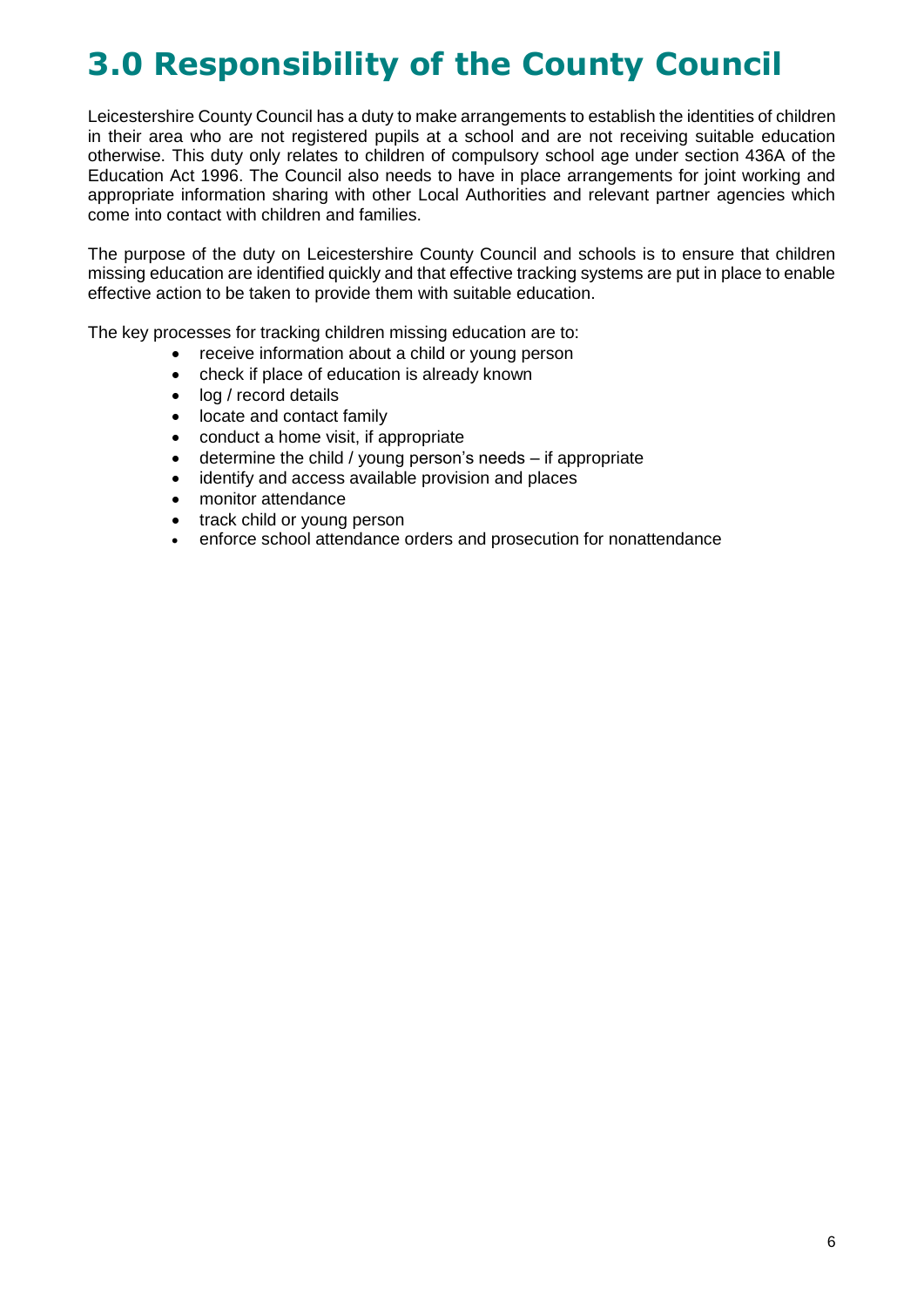### **4.0 Why children and young people go missing from education**

Children and young people fall out of education in a number of ways:

- Fail to start appropriate provision and hence never enter the
- system;
- Cease to attend, due to 'illegal' exclusion or withdrawal; or
- Fail to complete a transition between providers (e.g. being unable to find a suitable school place after moving to a new local authority area, or after leaving a custodial
- establishment)

Some children and young people who experience certain life events could be more at risk of not receiving education. These include children and young people who:

- have committed offences
- live in women's refuges
- from homeless families, perhaps living in temporary accommodation, house of multiple occupancy or Bed and Breakfast
- young runaways
- with long term medical or emotional problems
- affected by substance misuse
- who are unaccompanied asylum seekers or from refugee and asylum-seeking families
- are in new immigrant families, who are not yet established in the UK and may not have fixed addresses
- have been trafficked to, or within the UK
- are in public care
- are privately fostered
- are young carers
- are young parents, and
- are permanently excluded from school, particularly those excluded illegally, e.g. for problematic behaviour or offending.

Other vulnerable groups include:

*Service children*: They are likely to experience high mobility both in and outside the UK.

*Traveller children*: At times the high mobility of these children means they can be at risk of going missing from education.

*Excluded pupils*: Education (Provision of Full-Time Education for Excluded Pupils) (England) (Amendment) Regulations 2014, amending the Education (Provision of Full-Time Education for Excluded Pupils) (England) Regulations 2007, states that education

has to be provided for pupils from the sixth day. Some pupils may be informally excluded which is illegal and this will be challenged by Leicestershire County Council.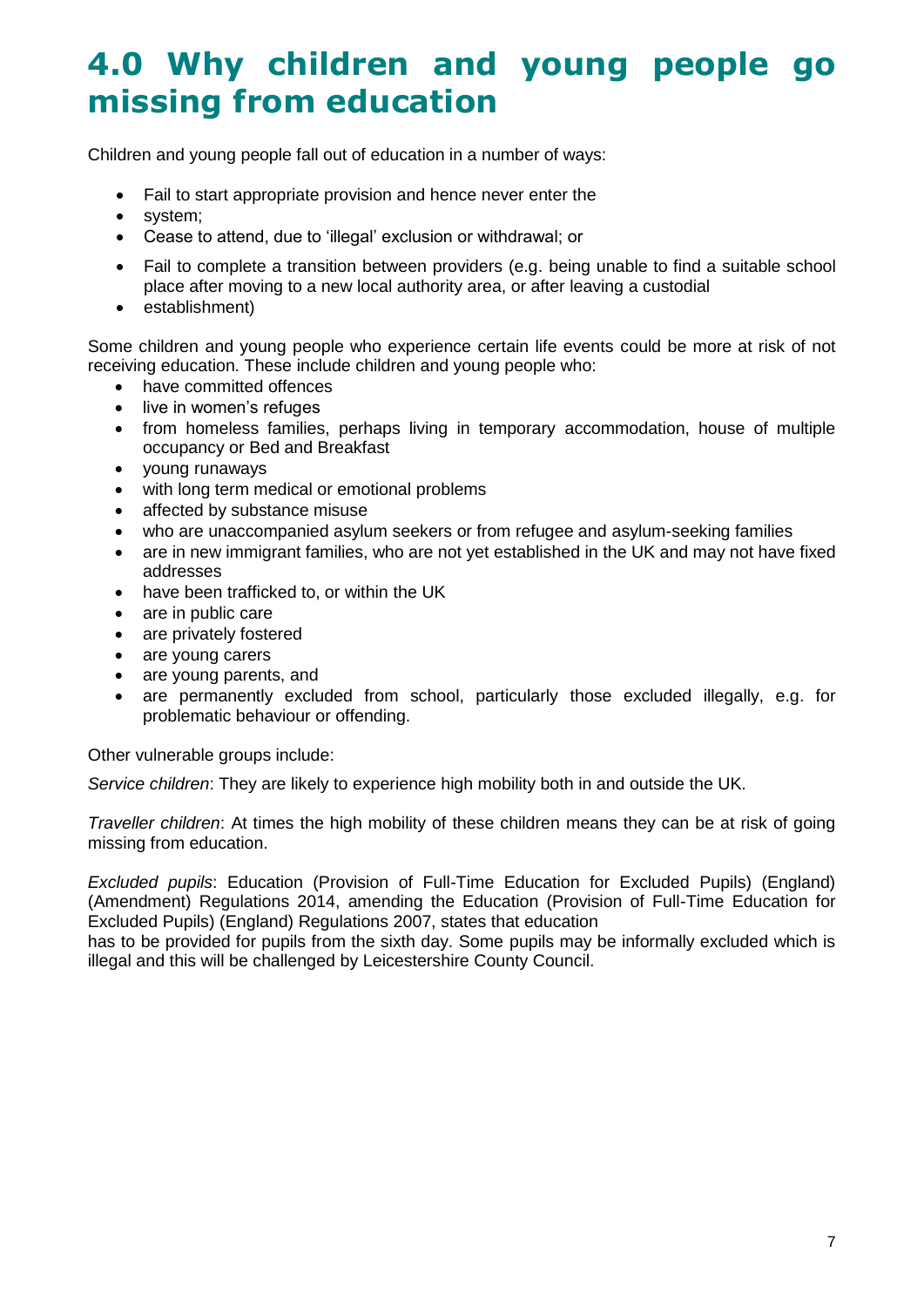## **5.0 The Role of the School**

Removing New Intake Pupils from Roll

A pupil should be put on roll when they are expected to join the school either at a normal time of starting for example, Early Years provision (EYFS), Reception or Year 7, or at any time and they do not arrive, the school should firstly try to make contact with the parents by phone or letter. If after one week no contact has been made, the school should contact the Admissions Officer of Leicestershire County Council to find out if the child has been registered elsewhere. After 10 school days the school should complete a referral to the Inclusion Service at inclusionpupilsupport@leics.gov.uk, who will follow the procedures for 'missing pupils. If concerns are raised at an earlier stage, please contact the Inclusion Service on 0116 305 2071 to discuss. See Appendix at the end of this document

If a pupil is absent for a prolonged period or fails to return from a holiday the school should follow the normal procedures for investigating pupil absence, for example, telephone calls, letters, and invitations to meetings at the school. If the child does not return to school the matter should be referred to the Inclusion Service on Day 5 who will follow the procedures for 'children missing education'. The pupil should not be removed from roll until the Inclusion Service has ascertained the pupil's whereabouts and safety and has confirmed that the pupil is registered at another school or is being educated otherwise.

#### Deleting Pupils from the Register:

A school cannot legally remove compulsory school-age children from roll, even if a parent makes the request in writing, unless one of the following circumstances is met:

- a. where the pupil is registered at the school in accordance with the requirements of a school attendance order, that another school is substituted by the local education authority for that named in the order or the order is revoked by the local education authority on the ground that arrangements have been made for the child to receive efficient full-time education suitable to his age, ability and aptitude otherwise than at school;
- b. except where it has been agreed by the proprietor that the pupil should be registered at more than one school, in a case not falling within sub-paragraph (a) or regulation 9, that he has been registered as a pupil at another school;
- c. where a pupil is registered at more than one school, and in a case not falling within sub-paragraph (j) or (m) or regulation 9, that he has ceased to attend the school and the proprietor of any other school at which he is registered has given consent to the deletion;
- d. in a case not falling within sub-paragraph (a) of this paragraph, that he has ceased to attend the school and the proprietor has received written notification from the parent that the pupil is receiving education otherwise than at school;
- e. except in the case of a boarder, that he has ceased to attend the school and no longer ordinarily resides at a place which is a reasonable distance from the school at which he is registered;
- f. in the case of a pupil granted leave of absence exceeding ten school days for the purpose of a holiday in accordance with regulation 7(3), that
	- i. the pupil has failed to attend the school within the ten school days immediately following the expiry of the period for which such leave was granted;
	- ii. the proprietor does not have reasonable grounds to believe that the pupil is unable to attend the school by reason of sickness or any unavoidable cause; and
	- iii. both the proprietor and the local education authority have failed, after reasonable enquiry\*, to ascertain where the pupil is;
- g. that he is certified by the school medical officer as unlikely to be in a fit state of health to attend school before ceasing to be of compulsory school age, and neither he nor his parent has indicated to the school the intention to continue to attend the school after ceasing to be of compulsory school age;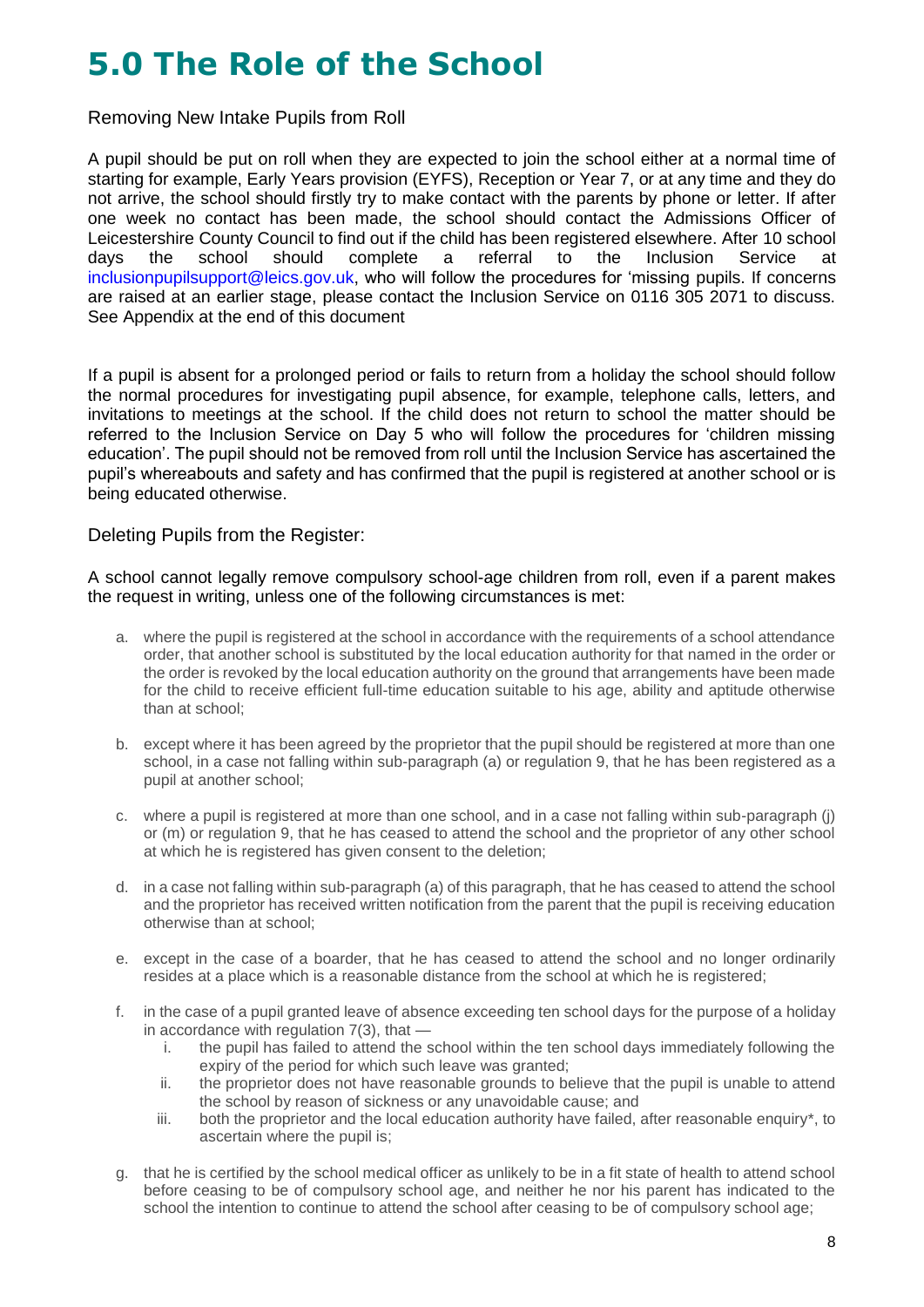- h. that he has been continuously absent from the school for a period of not less than twenty school days and
	- i. at no time was his absence during that period authorised by the proprietor in accordance with regulation 6(2);
	- ii. the proprietor does not have reasonable grounds to believe that the pupil is unable to attend the school by reason of sickness or any unavoidable cause; and
	- iii. both the proprietor of the school and the local education authority have failed, after reasonable enquiry\*, to ascertain where the pupil is;
- i. that he is detained in pursuance of a final order made by a court or of an order of recall made by a court or the Secretary of State, that order being for a period of not less than four months, and the proprietor does not have reasonable grounds to believe that the pupil will return to the school at the end of that period;
- j. that the pupil has died;
- k. that he will cease to be of compulsory school age before the school next meets and the relevant person has indicated that he will cease to attend the school;
- l. in the case of a pupil at a school other than a maintained school, an Academy, a city technology college or a city college for the technology of the arts, that he has ceased to be a pupil of the school**;**
- m. that he has been permanently excluded from the school; or
- n. where the pupil has been admitted to the school to receive nursery education, that he has not on completing such education transferred to a reception, or higher, class at the school.

#### *\*Reasonable Enquiry*

*Upon agreement between the school and the council, enquires may include the person checking with relatives, neighbours, landlords – private or social housing providers – and other local stakeholders who are involved. If there is reason to believe a child is in immediate danger or at risk of harm, a referral should be made to children's social care (and the police if appropriate). See appendix T*

When a pupil is deleted from the Admission Register the school must clearly indicate the date and the reason for the removal from roll. In the event of a pupil moving to another school the name of the school should be indicated and the pupil's records should be sent to the new school within 15 days. If a child's name is removed from the school roll, Leicestershire County Council must be informed as soon as the ground for removal is met and no later than the time at which the pupil's name is removed from the register, by completing the 'School Admissions Leavers Return' and returning it by Anycomms to the School Admissions Team no later than the time at which the pupil's name is removed from the register. See Appendix I

#### Children with Special Educational needs

If a school already attended by a child is a special school and the child is attending it under arrangements made by the Council by way of a Education Health and Care plan, the County Council's consent is necessary for the child's name to be removed from the admission register, but this should not be a lengthy or complex process and consent must not be withheld unreasonably. If the child is to be withdrawn to be educated at home then the local authority, in deciding whether to give consent, should consider whether the home education to be provided would meet the special educational needs of the child, and if it would, should give consent.

Children with Education, Health and Care (EHC) plans can be home educated. Where the EHC plan sets out SEN provision that the child should receive at home, the local authority is under a duty to arrange that provision. Where the EHC plan or statement names a school or type of school as the place where the child should receive his or her education but the parent chooses to home educate their child, the local authority must assure itself that the provision being made by the parent is suitable. In such cases, the local authority must review the plan or statement annually to assure itself that the provision set out in it continues to be appropriate and that the child's SEN continue to be met.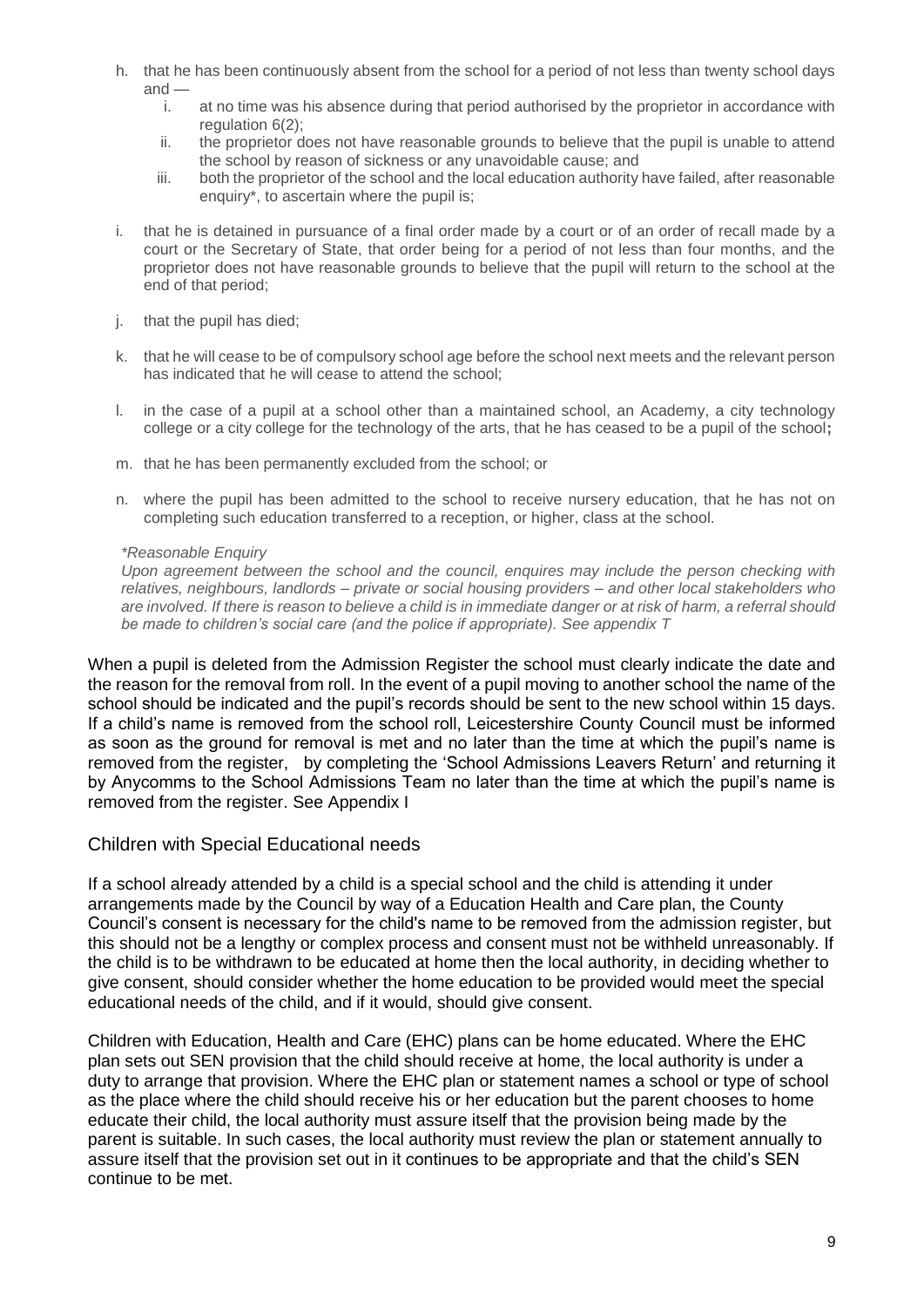#### Children with Medical needs

Where child is considered as not medically fit for school and this has been certified this should be agreed in writing by health professional – i.e. a Doctor or fully qualified psychiatrist. This only applies where a child is going to be too unwell to return to school before they cease to be compulsory school aged.

Prior to any decision being made about removing from school roll under this category, the CMN policy should be considered by all relevant agencies.

#### Home Education

In the event of a parent informing the school that she or he is removing the child to educate them at home, Leicestershire County Council should be informed by completing and submitting the 'School Admissions Leavers Return' and completing the Inclusion Service referral form and submitting it to [inclusionpupilsupport@leics.gov.uk,](mailto:inclusionpupilsupport@leics.gov.uk) who will place the child or young person's name on the database and make arrangements for Leicestershire County Council to satisfy itself that the education being provided is 'suitable and efficient'.

#### **Pregnancy**

Pregnancy is not a reason for a pupil to be removed from the school roll. Schools, in liaison with the Inclusion Service must investigate fully all cases of non-attendance at school and the school should never remove a pupil from roll until this has been carried out. The Equality Act 2010 extends protection against discrimination on grounds of pregnancy or maternity to pupils, so it will be unlawful  $-$  as well as against education policy – for a school to treat a pupil unfavourably because she is pregnant or a new mother. See Appendix U, Chapters 3 and 5.

#### GCSE's

Pupil's completing their GCSEs in Year 10 is not a reason to remove a pupil from the school roll. Schools should liaise with an appropriate Post 16 Provider and contract the delivery of a suitable curriculum. The school retains the responsibility for the pupil regardless of the learning environment.

If a school learns of a school aged pupil without a school place (e.g. a sibling or friend of a current pupil, or a child on its waiting list) the school must inform Leicestershire County Council of the pupil by contacting the Inclusion service at [inclusionpupilsupport@leics.gov.uk](mailto:inclusionpupilsupport@leics.gov.uk)

If a pupil is resident in another Local Authority, it is the school's responsibility to notify the 'home' Authority of any of the circumstances above.

#### Removal from roll for any reason other than those specified above is illegal.

The requirement on schools is outlined in the *Education (Pupil Registration) (England) Regulations 2016 as amended.)* 

#### Adding a Pupils name to the Admission Register

All schools must also notify the Council within five days of adding a pupil's name to the admission register at a non-standard transition point. The notification must include all the details contained in the admission register for the new pupil. This duty does not apply when a pupil's name is entered in the admission register at a standard transition point – at the start of the first year of education normally provided by that school – unless the local authority requests that such returns are to be made.

When adding a pupil's name, the notification to the local authority must include all the details contained in the admission register for the new pupil.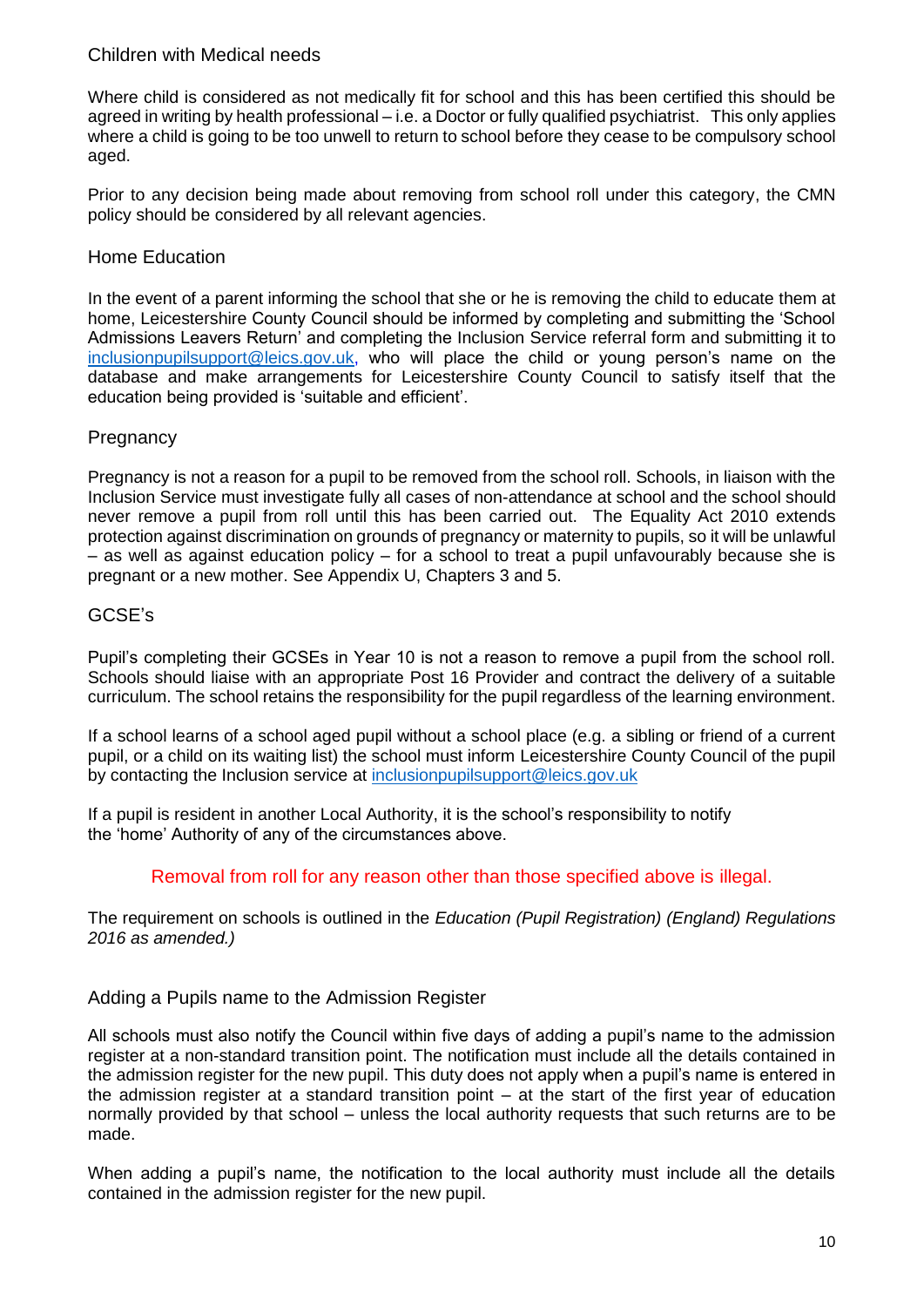### **6.0 Reducing the risk of children and young people not receiving education**

Effective information sharing between parents, schools and local authorities is critical to ensuring that all children of compulsory school age are safe and receiving suitable education. Leicestershire County Council and its partners seek to focus their resources effectively in intervening early in the lives of vulnerable children and young people to help prevent poor outcomes.

There are a range of systems, processes and procedures currently used by Leicestershire County Council and its partners, to reduce the risk that children and young people fall out of the education system and go missing. Leicestershire County Council will support schools in the following ways:

- Reduce the likelihood that children and young people fall out of the education system, such as audits of the rolls and registers of schools, for example regular 'Pupils Missing Out on Education' school reporting;
- Identify and locate children and young people who are not receiving education, such as the provision of named points of contact, the Inclusion Service and Court Team, to receive notification of children from other agencies, and
- Re-engage the children and young people with appropriate educational provision, for example via multi-agency panels, 'Team Around the School' to support admissions.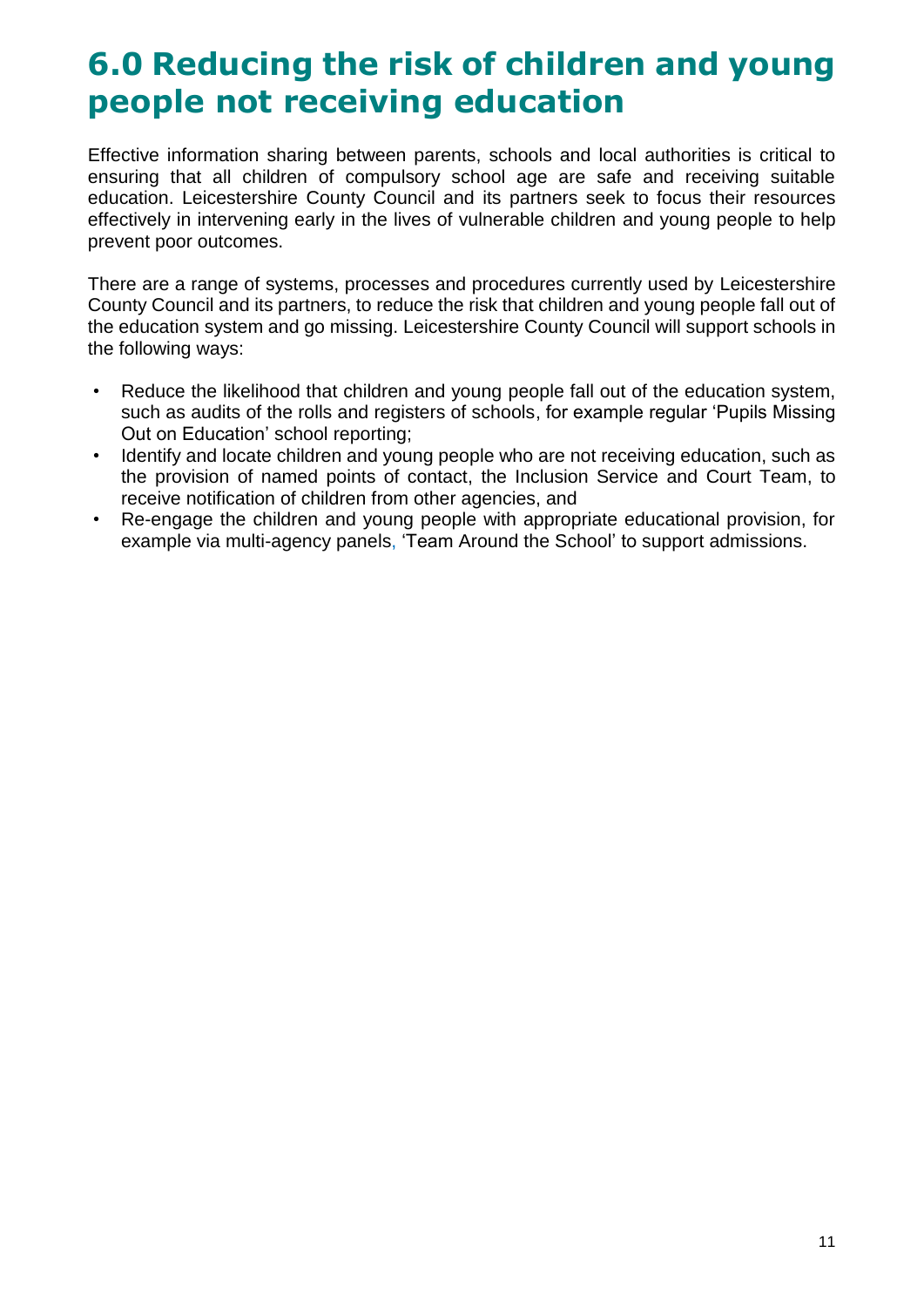### **7.0 Children who do not have an education placement**

Children/young people who are not receiving an education are identified in one of three ways:

- i. Notification from an individual and/or agency
- ii. Reports from the pupil database, identifying children known to the Local Authority without a school place
- iii. A Child Missing Education (CME) referral from another local authority where a child has moved into Leicestershire.

Local authorities are required to have a named individual (CME Co-ordinator) responsible for receiving details of children missing from education and to help identify support for them through the most appropriate agencies, in Leicestershire County Council contact the Inclusion Service at [inclusionpupilsupport@leics.gov.uk](mailto:inclusionpupilsupport@leics.gov.uk)

Stakeholders and partner agencies are made aware of how to contact the named person if they become aware that a child/young person may be missing from education.

The Inclusion service are responsible for:

- Receiving notifications of an individual child/young person missing their education
- Receiving and producing reports from the Local Authority's database giving details of children of statutory school age, living in Leicestershire, who do not have a school place
- Establishing why a child or young person (identified by notification and reporting process) does not have an education placement
- Supporting schools to ensure that the child or young person is able to re-engage with education
- Conducting home visits as appropriate
- Referring the child/young person to relevant services or agencies as appropriate
- Arranging multi-agency meetings as necessary
- Maintaining a central record of children/young people to enable effective monitor and tracking to take place
- Facilitating the Fair Access Protocol and the Fair Access Panel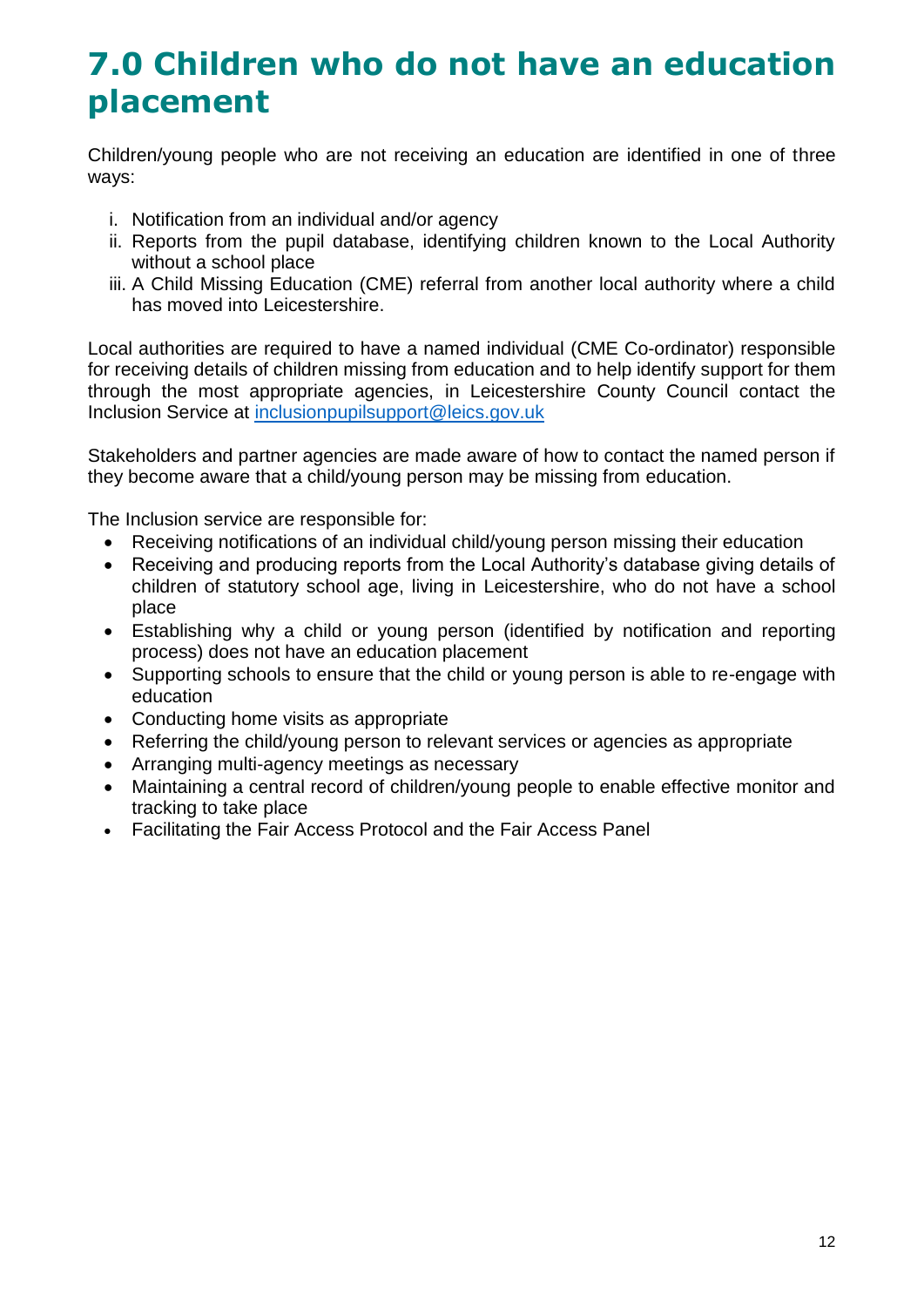# **8.0 Safeguarding Duty**

There may be some occasions when a child/young person not receiving education may be at risk, for example;

- a child or young person known to statutory services, subject to a child protection or child in need plan or in the care of the local authority
- concerns, current or historic, about the child or young person associating with exploitative peers, including older young people or adults.
- a significant incident prior to the child or young person's unexplained absence
- health, religious or cultural reason to believe that the child or young person is at risk of harm

#### **All agencies have a duty to help, protect and safeguard children and young people and in the event of a child being at risk each agency should follow its safeguarding procedures**.

A Safeguarding referral can be made to First Response Children's Duty using a multi-agency referral form via add link or phoning 0116 305 0005.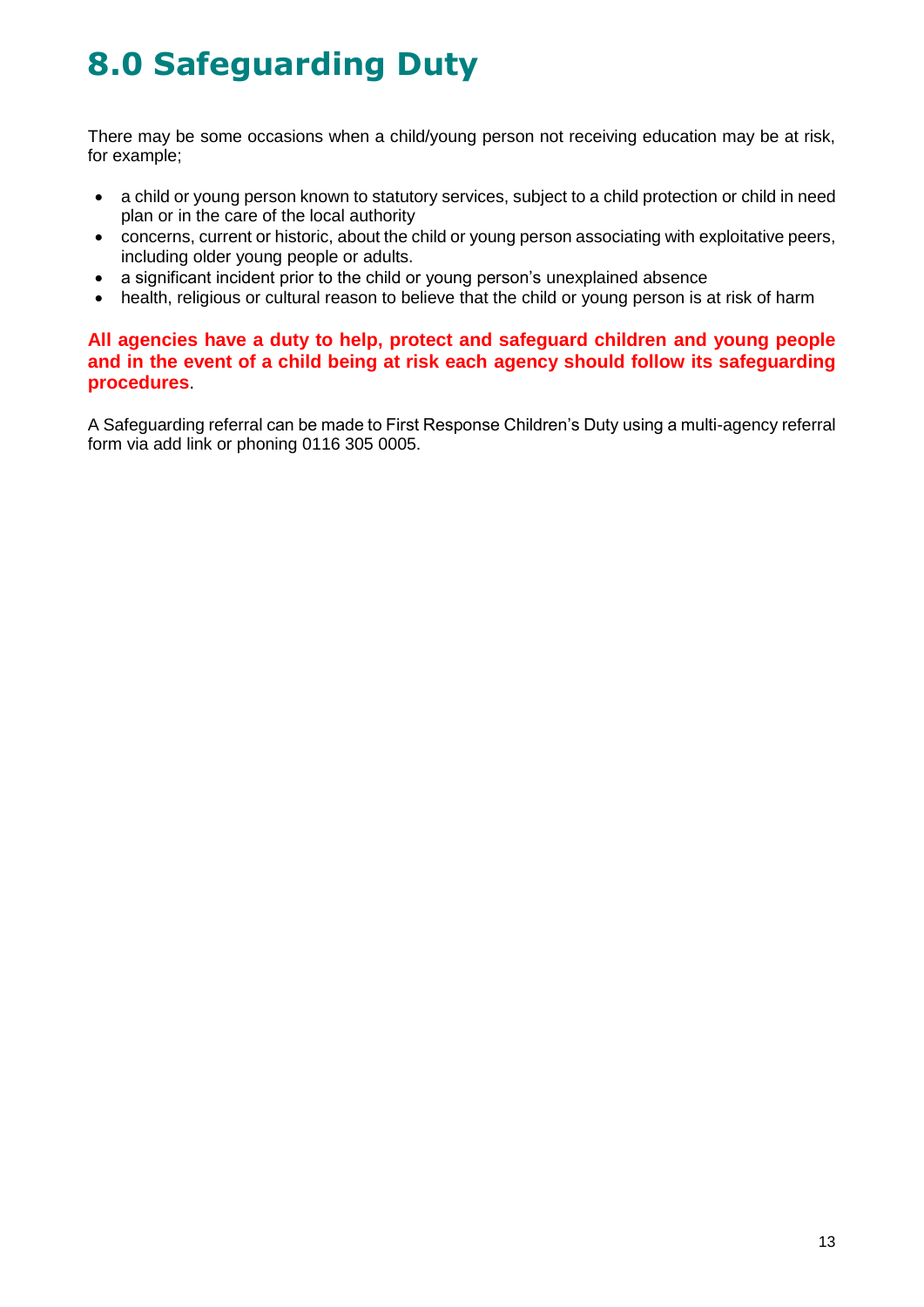### **9.0 Monitoring the Arrangements**

Children's Services Departmental Management Team for Leicestershire County Council receives monthly reports regarding children missing education as part of its performance framework as well as oversight through regular reporting to the Lead Members.

Policy review arrangements will be reviewed on an annual basis or in accordance to legislation and/or local arrangements.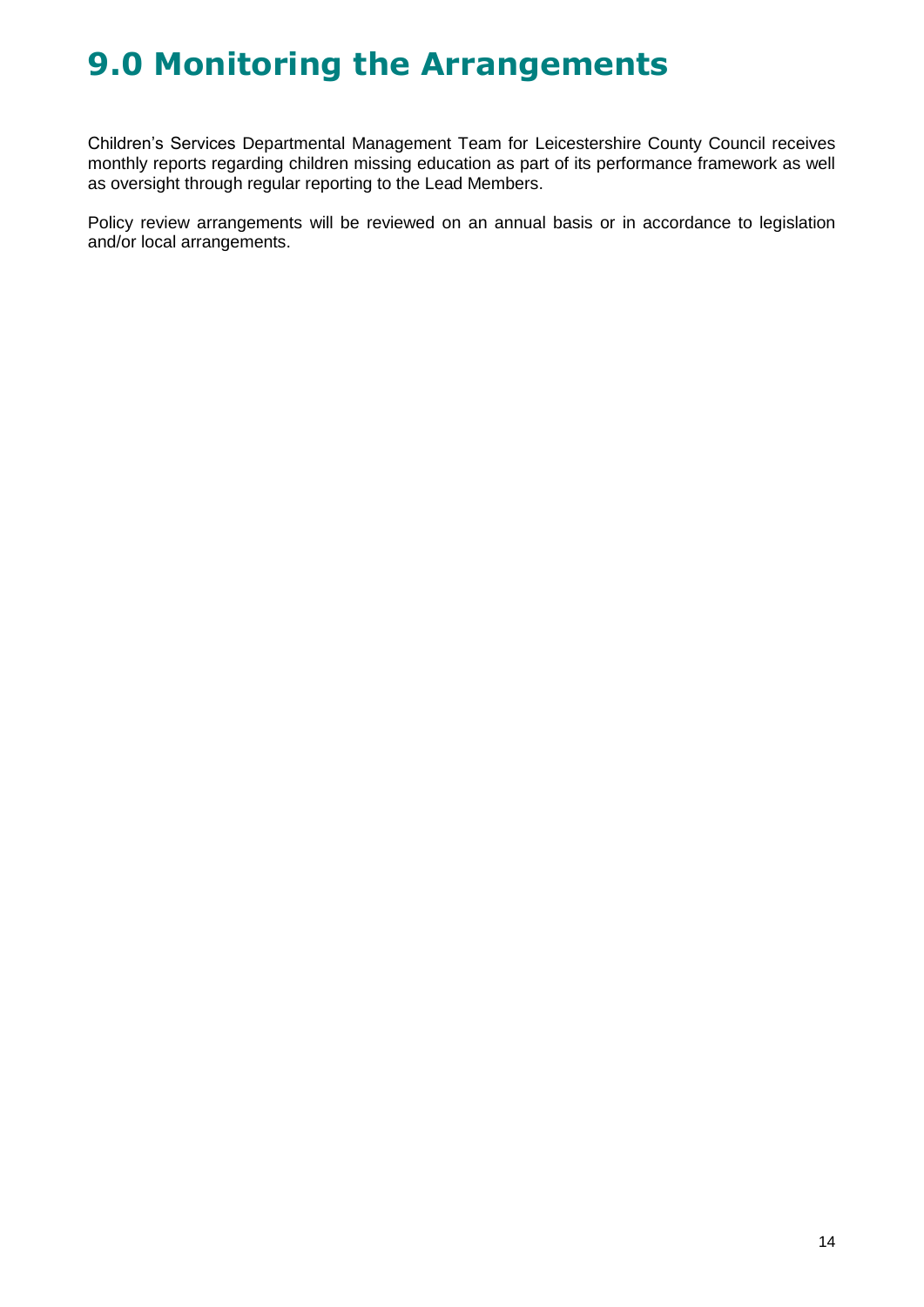## **Referral Form**

Referrals can be made using our templates referral form found [https://www.leicestershire.gov.uk/education-and-children/schools-colleges-and](https://www.leicestershire.gov.uk/education-and-children/schools-colleges-and-academies/inclusion-service/get%C2%A0advice-or-make-a-referral%C2%A0to-the-inclusion-service)[academies/inclusion-service/get%C2%A0advice-or-make-a-referral%C2%A0to-the](https://www.leicestershire.gov.uk/education-and-children/schools-colleges-and-academies/inclusion-service/get%C2%A0advice-or-make-a-referral%C2%A0to-the-inclusion-service)[inclusion-service](https://www.leicestershire.gov.uk/education-and-children/schools-colleges-and-academies/inclusion-service/get%C2%A0advice-or-make-a-referral%C2%A0to-the-inclusion-service)

If you are unsure about whether to make a referral you can contact the Inclusion Service by emailing [inclusionpupilsupport@leic.gov.uk](mailto:inclusionpupilsupport@leic.gov.uk) or calling 0116 305 2071 for further advice.

More information can be found on our website here [https://www.leicestershire.gov.uk/education-and-children/schools-colleges-and](https://www.leicestershire.gov.uk/education-and-children/schools-colleges-and-academies/inclusion-service)[academies/inclusion-service](https://www.leicestershire.gov.uk/education-and-children/schools-colleges-and-academies/inclusion-service) 

Leicestershire County Council Court Team Tel: 0116 305 6743/ 0116 305 6330 or email [pupilservicescourtteam@leics.gov.uk](mailto:pupilservicescourtteam@leics.gov.uk)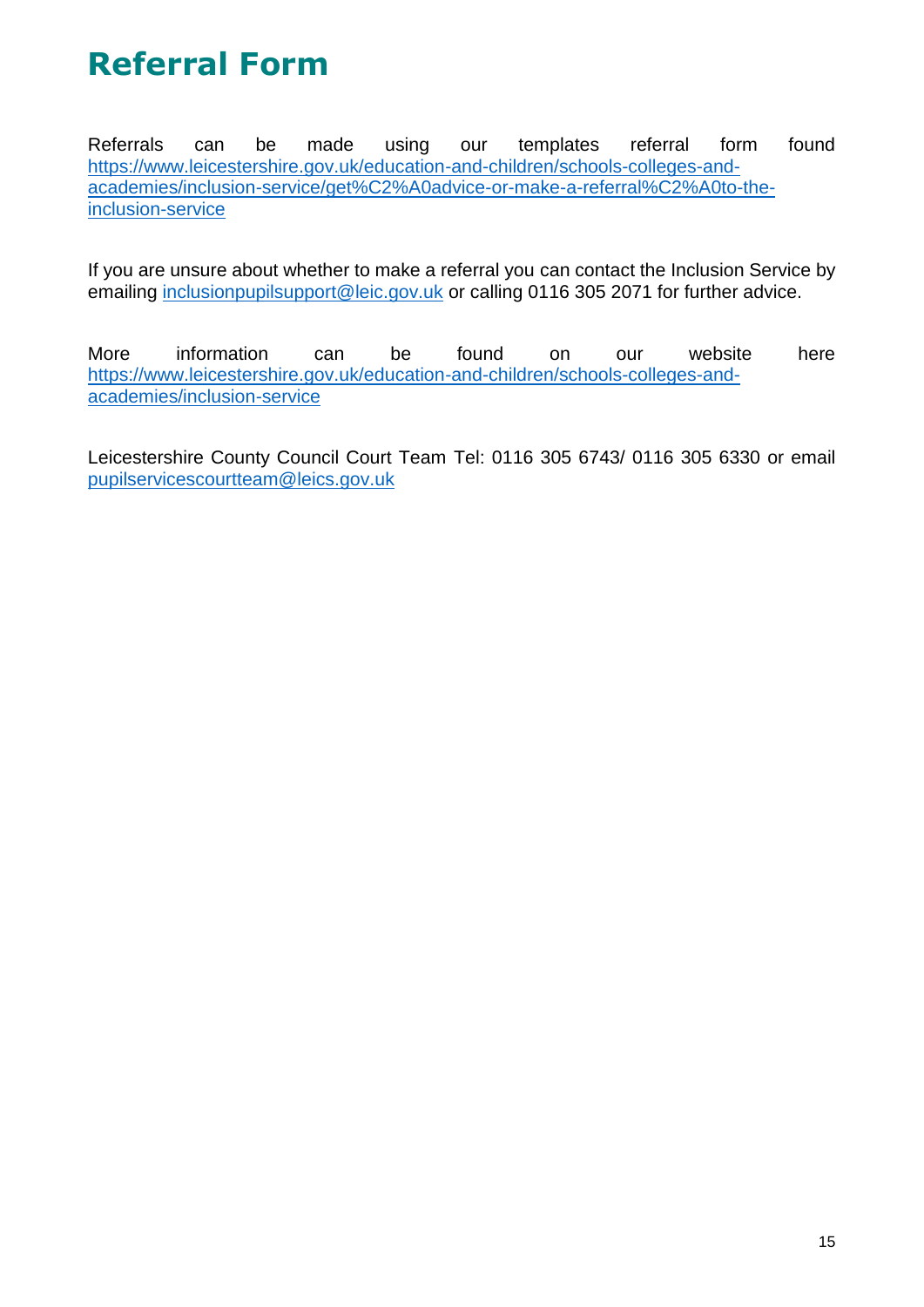# **Appendix**

| <b>Title</b>                                                                            | Link                                                                                                                                                                           |
|-----------------------------------------------------------------------------------------|--------------------------------------------------------------------------------------------------------------------------------------------------------------------------------|
| A. Referral Form                                                                        | https://www.leicestershire.gov.uk/education-and-children/schools-colleges-and-academies/inclusion-<br>service/get%C2%A0advice-or-make-a-referral%C2%A0to-the-inclusion-service |
| <b>Inclusion Service</b><br>В.<br>Website                                               | https://www.leicestershire.gov.uk/education-and-children/schools-colleges-and-academies/inclusion-service                                                                      |
| C. Children Missing<br><b>Education: Statutory</b><br>guidance for local<br>authorities | https://www.gov.uk/government/publications/children-missing-education                                                                                                          |
| D. Children Missing<br><b>Education Website</b><br>page                                 | https://www.leicestershire.gov.uk/education-and-children/child-protection-and-safeguarding/pupils-missing-<br>out-on-education-and-children-missing-from-education             |
| E. Education Act (2002)                                                                 | https://www.legislation.gov.uk/ukpga/2002/32/contents                                                                                                                          |
| F. Education Act (2011)                                                                 | https://www.legislation.gov.uk/ukpga/2011/21/contents/enacted                                                                                                                  |
| G. Keeping Children Safe<br>in Education                                                | https://www.gov.uk/government/publications/keeping-children-safe-in-education--2                                                                                               |
| H. Working Together to<br>Safeguard Children<br>(2018)                                  | https://www.gov.uk/government/publications/working-together-to-safeguard-children--2                                                                                           |
| <b>School Admissions</b><br>$\mathbf{L}$<br>Leavers Return                              | Schools Information Management Systems or for non-SIMs school's email inclusionpupilsupport@leics.gov.uk                                                                       |
| J. The Children Act<br>(2004)                                                           | https://www.legislation.gov.uk/ukpga/2004/31/contents                                                                                                                          |
| K. Elective Home<br>Education                                                           | https://www.leicestershire.gov.uk/education-and-children/special-educational-needs-and-disability/education-<br>and-childcare/home-education                                   |
| School Attendance -<br>Guidance for schools<br>and local authorities                    | https://www.gov.uk/government/publications/school-attendance                                                                                                                   |